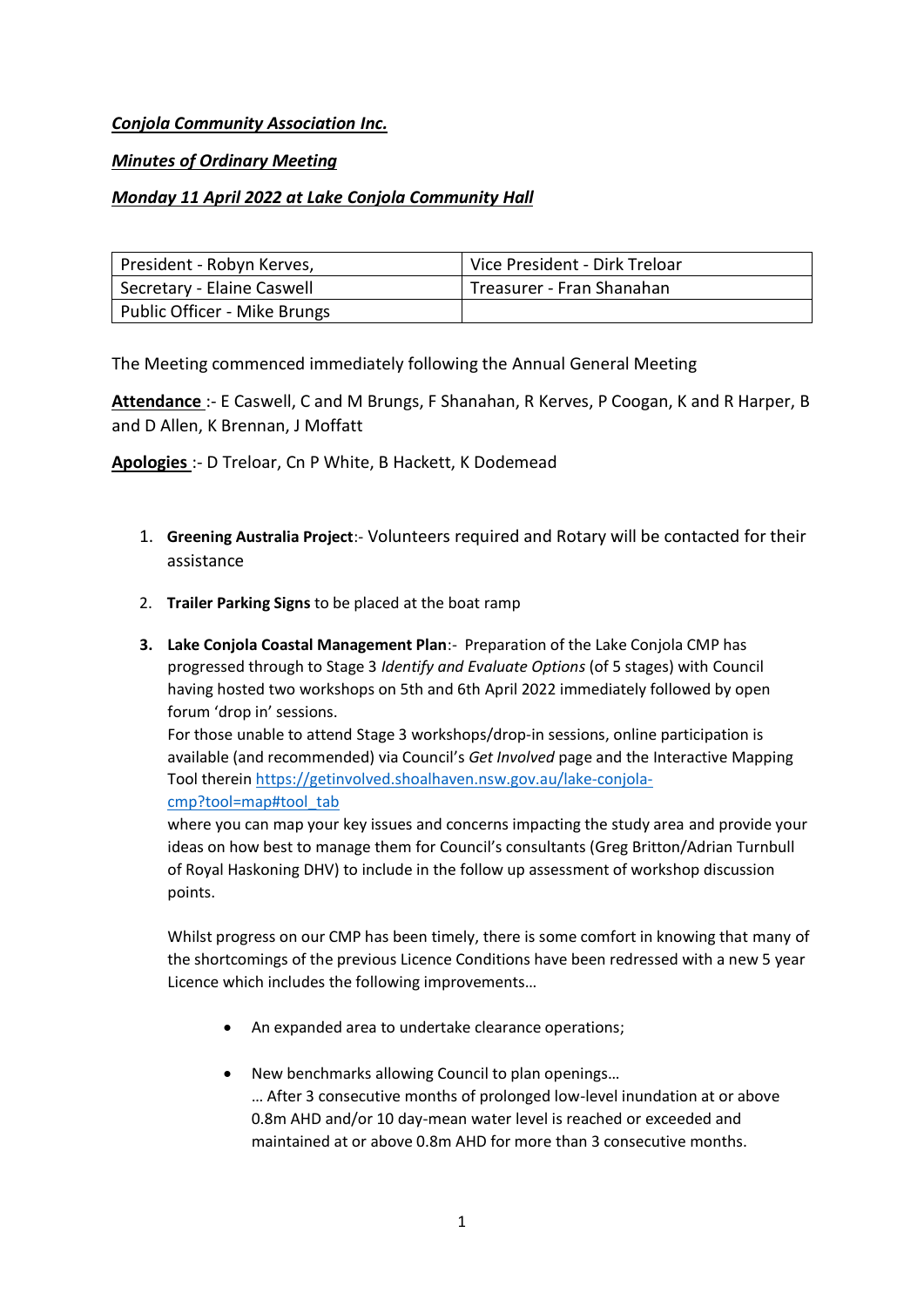… In the event of possible flooding due to high lake water levels and heavy rain of more than 150mm in 24 hours, or more than 300mm over 3 days is forecast and likely to impact the Lake Conjola catchment or which has been received in the catchment;

… When there is evidence of water quality risks and hazards reaching red alert levels per NHMRC 2008 and concurrence from DPI Fisheries and Crown Lands has been received.

- New trigger levels allowing Council to...
	- … Get Ready when lake water level reaches 0.7m AHD (was 0.8m AHD)
	- … Prepare Pilot Channel at 0.8m AHD (was 0.9m AHD)
	- … Planned Opening at 1.0m AHD (no change)
- Council is to maintain records of water level and water quality and submit these to Crown Lands, NSW Fisheries and EES Group in line with new benchmarks at 2.

### **4. Conjola Community Hall to be a Community Hub.**

Council has resolved to roll out a number of Community Hubs (Callalla Bay being the first operation Hub) utilising Council owned assets in the first instance. Whilst the Conjola Community Hall is the only Council asset available in our community, its location isn't ideal in terms of proximity to those areas/locations more immediately at risk of bushfire attack. As such, we are investigating further options such as 'piggy-backing' off Shoalhaven Water assets (and communications services) located in nearby bushfire prone areas as Fisherman's Paradise and Conjola Park. Provide a brief explanation of installations in Community Hall.

#### **5. Black Summer Bushfire Recovery Grant**

Council has received \$615,000 in grant funding for Conjola Park foreshore bushfire recovery under the NSW Government's Black Summer Bushfire Recovery Grants Program. Council is contributing the additional \$22,000 required to complete the works. Council is planning to replace the existing jetty, within Yooralla Bay at the western end of Lake Conjola, with a new 25-metre-long jetty and adjacent pontoons to the Valley Drive boat ramp.

#### **6. Hand-over and Archiving of CCRA Assets**

Other than Donations (which are held in a joint trust account with Council), all available documentation and reports are in hand. CCRA Facebook page and web page are in the process of being archived for future access – just haven't worked out the best way to do this. Unfortunately, this has resulted in a few 'blockages' one of which is the posting of CCRA AGM Minutes held on 20th November 2022 which amongst other business items resulted in Special Resolution 1 to wind-up the Association being carried 2 votes 'Against' to 12 votes 'For' followed by Ordinary Resolution 2 to elect a new Association Committee which was carried 14 votes 'Against' and 0 votes 'For'.

A date will be set for a Community Group to discuss how to use the funds

#### **7. Creation of CCA Sub-Committee for the delivery of Conjola Park Recovery Projects**